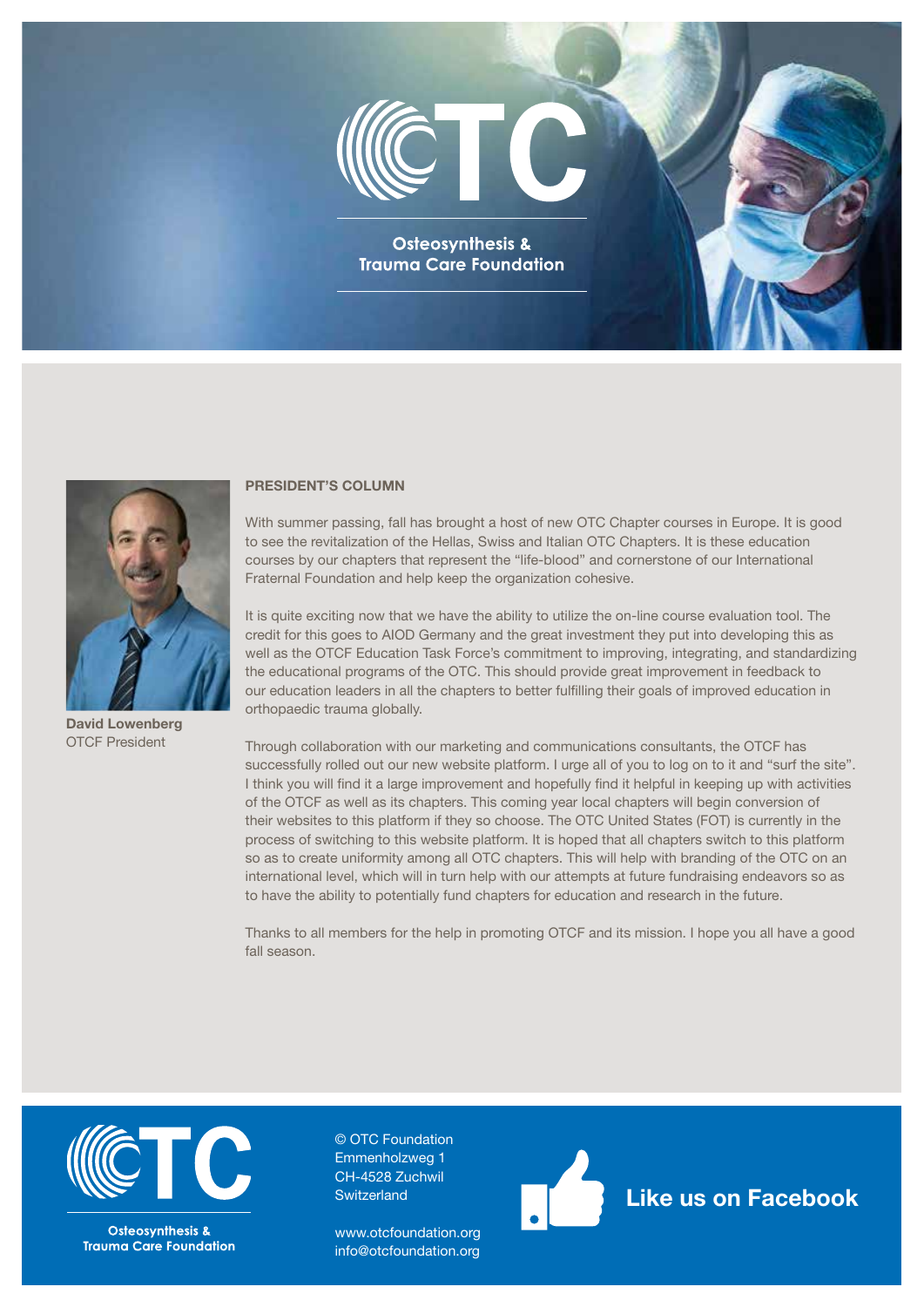# NEWS FROM THE CHAPTERS



#### **OTC ITALY**

The chapter has elected a new president: Dr. Rocco Erasmo. He is since 2012 Director of the Orthopedic and Trauma Unit of the Civil Hospital of Pescara, Italy. He graduated in medicine and surgery in 1985 at the Faculty of Medicine of Chieti University, then specialized in Orthopedics and Traumatology. He has published 40 scientific papers and participated in over 150 national and international congresses and courses. Member and advisor of various professional associations, OTC Italy is proud to have him as President, and welcomed him at the GA in Amsterdam.

On 22 June he chaired in Rome an OTC Italy course on complex leg fractures. Michael Edwards, President OTC Netherlands, was invited OTCF faculty at this course. The next course will be on 28 September in Rome on sacral fractures and sacroiliac lesions.



#### OTC SWITZERLAND

Based upon the success of the trauma course 2017 at Interlaken the OTC Switzerland organized a trauma course in Thun, 10 to 13 September 2018 under the presidency of Dr. Yvan Arlettaz. Basic principles were taught and practical exercises conducted for close to 30 participants and more than 10 faculty. Michael Ullman, President OTC Sweden, was invited as OTCF faculty to this course. The winner of the final contest received an OTCF education fellowship.



## OTC NORDIC

The group of Scandinavian OTC chapters Denmark, Norway and Sweden organized a joint OTC Advanced Course on Hand and Wrist Trauma. The course took place on 10–11 September at Sahlgrenska University Hospital Mölndal, cosponsored by Sectra, Stryker, Stille, Mölnlycke Healthcare and OTCF. A total of 26 young surgeons attended lectures and cadaveric workshops by 8 faculty on fingers, carpus, distal radius and wrist arthritis.



## OTC HELLAS

Supported by Rontis, Stryker and OTCF the OTC Hellas Nailing Seminar "Strasbourg in Athens", an intensive course on tips and tricks of intramedullary nailing was organized by Dr. Christos Garnavos, OTC Hellas President, at the Athens Evangelismos General Hospital on 14 and 15 September 2018. Dr. Gilbert Taglang of AIOD Strasbourg was the OTCF sponsored invited guest speaker. A total of 68 participants attended. The scientific program included lectures, case discussions and extensive workshops with saw bones.